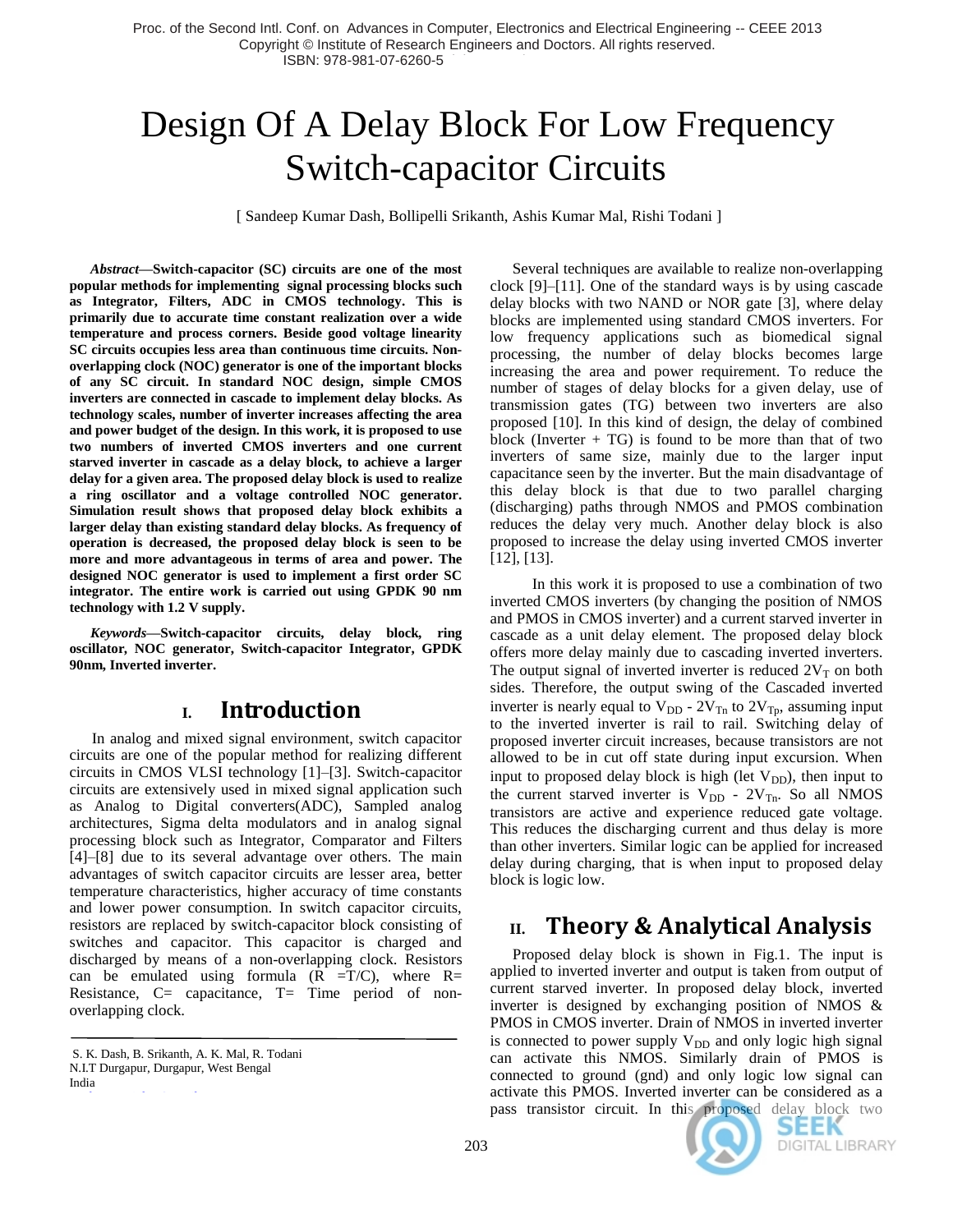Proc. of the Second Intl. Conf. on Advances in Computer, Electronics and Electrical Engineering -- CEEE 2013 Copyright © Institute of Research Engineers and Doctors. All rights reserved. ISBN: 978-981-07-6260-5

number of inverted inverter is cascaded. Hence it will act as a pass transistor in series. So, when input to this cascaded inverted inverter is high, logic 1, then NMOS is active and nearly ( $V_{DD}$  -  $2V_{Tn}$ ) will be transferred, where  $V_{Tn}$  is threshold voltage of NMOS in inverted inverter. Similarly when input to inverted inverter is logic low, then PMOS will be on and nearly  $(2V_{Tp})$  will be transferred to output, where  $V_{Tp}$  is threshold voltage of PMOS in inverted inverter. It can be noted that output of cascaded inverted inverter is not rail to rail. This output is fed to input of current starved inverter. Although input to current starved inverter is not rail to rail, but its output will not be affected. It is due to fact that current starved inverter has very good gain  $(-dV_0/dt) > 1$  in between input voltage  $V_{IL}$  and  $V_{IH}$ , where  $V_{IL}$  is the maximum input voltage that can be considered as logic low and  $V_{\text{IH}}$  is minimum input voltage that can be considered as logic high. If input to current starved inverter is in the region, where voltage transfer characteristics (VTC) curve is flat, that is less than  $V_{IL}$ and greater than  $V<sub>IH</sub>$ , inverter offers no gain. Hence inverter is capable of restoring input (2V<sub>Tp</sub>) to (V<sub>DD</sub> - 2V<sub>Tn</sub>) to nearly rail to rail output. In proposed delay block current starved inverter is used due to its control voltage. Its control voltage is used to set in such a manner that, input voltage will lie within flat portion of voltage transfer characteristics curve. In proposed delay block Vp is 0.75 V and Vn is 0.275 V. But it is not possible to use more than two inverted inverter in series, because then output of inverted inverter will exceed the region in which output signal can be restored. For GPDK 90nm technology, output of inverted inverter varies from 0.43 V to 0.96 V. For current starved inverter  $V_{\text{IL}} > 0.43$  V and  $V_{\text{IH}} <$ 0.96 V can work perfectly. In proposed delay block, gain region varies from 0.45 V to 0.83 V. It is not possible to cascade more than two inverted inverter, because then  $V_{IL}$  and  $V_{\text{IH}}$  go beyond accepted limit. For GPDK 90 nm technology  $V_{\text{Tp}}$  and  $V_{\text{Tn}}$  is approximately 0.15 V.

# *A. Cascaded Inverted Inverter Delay*

Generally propagation delay of an inverter is of two types, input to output signal delay during high to low  $(\tau_{iPHL})$  and low to high ( $\tau_{i\text{PLH}}$ ) transitions of output. By definition,  $\tau_{i\text{PHL}}$  is the time delay between  $V_{50\%}$  transition of rising input voltage and  $V_{50\%}$  transition of falling output voltage, where  $V_{50\%}$  is equal to 0.5 ( $V_{OH} + V_{OL}$ ). Similarly  $\tau_{iPLH}$  is defined as the time delay between  $V_{50\%}$  transition of falling input voltage and  $V_{50\%}$ transition of rising output voltage. So total propagation delay is equals to

$$
\tau_{ip} = 0.5(\tau_{ipHL} + \tau_{ipLH})
$$
\n(1)

 Principles of pass transistor [14], [15] are used to findout the behavior of cascaded inverted inverter. So when input to the cascaded inverted inverter is logic high, the NMOS transistor is on and PMOS transistor is off and passes the logic high to output. Thus in logic high transfer, charging of capacitor is done through NMOS. To reduce the complexity of analysis, we neglect the substrate bias effect. So



Figure 1. Block diagram of proposed delay block.



$$
\tau_{iPLH} = \frac{2C_{load}}{K_n} \int_{2V_{Tp}}^{0.5V_{DD}} \frac{dV}{(V_{DD} - V - V_{Tn})^2}
$$
(2)

$$
=\frac{2C_{load}}{K_n} \left[ \left( \frac{1}{0.5V_{DD} - V_{Tn}} \right) - \left( \frac{1}{V_{DD} - 2|V_{Tp}| - V_{Tn}} \right) \right]
$$
(3)

Similarly during logic 0 transfer PMOS is on and NMOS transistor is off and passes logic low input to output. So high to low delay can be calculated as

$$
\tau_{iPHL} = \frac{2C_{load}}{K_p} \int_{V_{DD} - 2V_{Tn}}^{0.5V_{DD}} \frac{dV}{(V - |V_{Tp}|)^2}
$$
(4)

$$
=\frac{2C_{load}}{K_p} \left[ \left( \frac{1}{0.5V_{DD} - |V_{Tp}|} \right) - \left( \frac{1}{V_{DD} - |V_{Tp}| - 2V_{Tn}} \right) \right]
$$
(5)

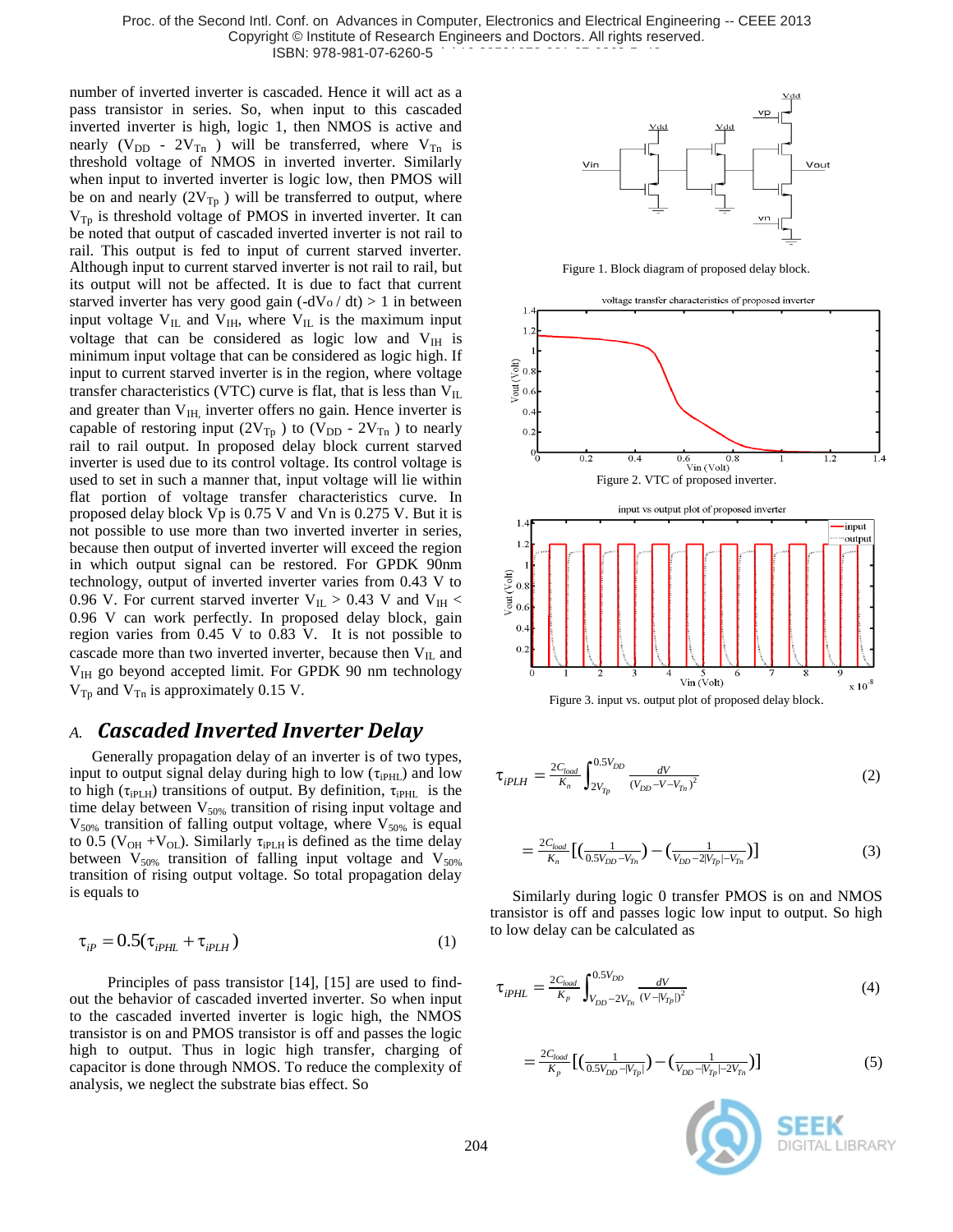Proc. of the Second Intl. Conf. on Advances in Computer, Electronics and Electrical Engineering -- CEEE 2013 Copyright © Institute of Research Engineers and Doctors. All rights reserved. ISBN: 978-981-07-6260-5



Figure 4: Block diagram of ring oscillator using proposed delay



Figure 5. Output of ring oscillator with and without buffer

Using GPDK 90nm technology process parameters with 1.2 V power supply, the delay of inverted inverter is calculated. It is found that  $\tau_{iPHL} = 0.15$  ns and  $\tau_{iPLH} = 0.11$  ns. Hence average propagation delay becomes 0.13 ns, which is higher as compared to other inverters.

# *B. Current Starved Inverter Delay*

Current Starved inverter (CSI) is the modified version of CMOS inverter. In this, middle two transistors act as CMOS inverter and remaining two transistors act as current source/sink. A control voltage is used to appropriately set its VTC such that the input voltage lies in its flat region. The input to CSI is from  $2V_{Tp}$  to  $(V_{DD} - 2V_{Tn})$ . When input to CSI is  $(V_{DD} - 2V_{Tn})$ ,  $V_{GS}$  of top NMOS is equal to  $(0.5V_{DD} 2V_{\text{Th}}$ ) and load discharges through bottom two NMOS transistors in saturation region.

Time period to discharge through load from  $V_{DD}$  to  $V_{DD}$ .  $3V_{\text{Tn}}$  is given by  $t_1$ .

$$
t_1 = -C_{load} \int_{V_{DD}}^{V_{DD} - 3V_{Tn}} \frac{1}{i_{Dn}} dV_{out}
$$
 (6)

$$
=\frac{8C_{load}V_{Tn}}{K_n(V_{DD}-6V_{Tn})^2}
$$
(7)

Discharging will continue using above equation, when  $V_{out}$ varies from  $V_{DD}$  to  $V_{DD}$  -  $3V_{Tn}$ . After that, top NMOS transistor enters linear region. Time period to discharge through load from  $V_{DD}$  -  $3V_{Tn}$  to  $0.5V_{DD}$  is given by  $t_2$ .

$$
t_2 = -C_{load} \int_{V_{DD} - 3V_{Tn}}^{0.5V_{DD}} \frac{1}{i_{Dn}} dV_{out}
$$
 (8)

$$
=\frac{2C_{load}}{K_n(V_{DD}-3V_{Tn})}\ln\frac{3V_{DD}}{(7V_{DD}-8V_{Tn})}
$$
(9)

Total high to low delay can be calculated by adding  $t_1$ and  $t_2$ , that is  $\tau_{\text{CPLH}} = t_1 + t_2$ .

$$
\tau_{\text{CPHL}} = \frac{8C_{\text{load}}}{K_n} \left[ \frac{V_{T_n}}{(V_{DD} - 6V_{T_n})^2} + \frac{1}{4(V_{DD} - 3V_{T_n})} \right]
$$
  

$$
\ln \frac{3V_{DD}}{(7V_{DD} - 8V_{T_n})} \left[ \frac{(10)^2}{2} \right]
$$

Similarly low to high delay is calculated as

$$
\tau_{\text{CPLH}} = \frac{8C_{load}}{K_p} \left[ \frac{V_{T_p}}{(V_{DD} - 6|V_{T_p}|)^2} + \frac{1}{4(V_{DD} - 3|V_{T_p}|)} \right]
$$

$$
\ln \frac{3V_{DD}}{(7V_{DD} - 8|V_{Tp}|)} \quad 1 \tag{11}
$$

So total propagation delay of current starved inverter is calculated by adding  $\tau_{\text{CPHL}}$  to  $\tau_{\text{CPL}}$ . This is given by

$$
\tau_{CP} = 0.5(\tau_{\text{CPHL}} + \tau_{\text{CPLH}})
$$
\n(12)

Using GPDK 90 nm process technology, it is found that  $\tau_{\text{CPLH}}$  = 0.07 ns and  $\tau_{\text{CPHL}}$  = 0.09 ns. So total propagation delay of current starved inverter is 0.08 ns. Thus total propagation delay of proposed delay block is sum of current

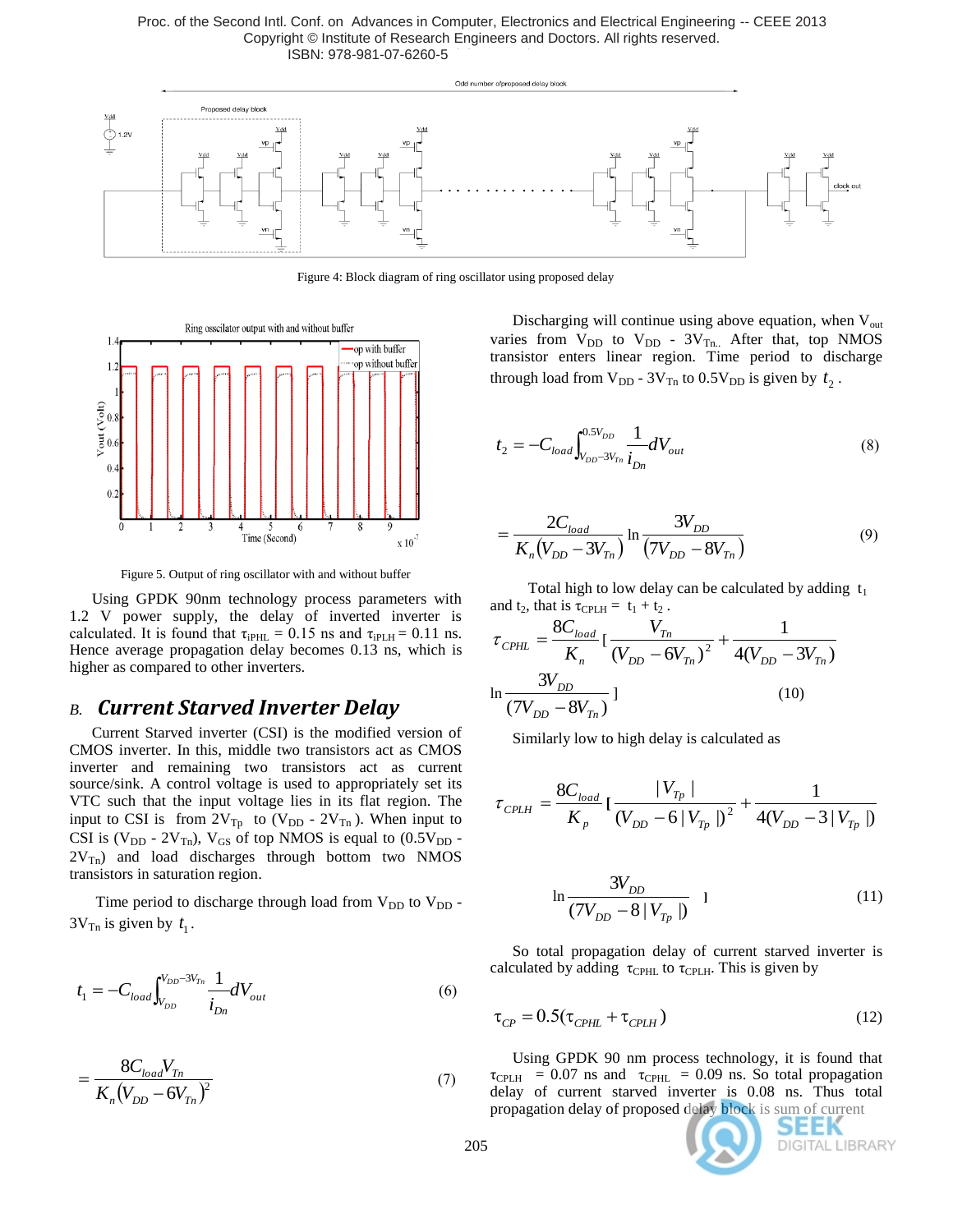#### TABLE I. COMPARISION OF DELAY

|                               | <b>CMOS</b><br><b>Inverter</b> | 1 inv. Inverter $+$<br><b>CMOS</b> Inverter<br>[12] | <b>Propsed</b><br><b>Delay block</b> |
|-------------------------------|--------------------------------|-----------------------------------------------------|--------------------------------------|
| <b>Transistor</b><br>Count    | 8                              |                                                     |                                      |
| Propagation<br>Delay $(\tau)$ | 175.43 ps                      | 357.78 ps                                           | $4.86$ ns                            |

TABLE II. SIMULATION RESULTS OF RING OSCILLATOR USING PROPOSED DELAY BLOCK

| <b>Stages</b> | <b>Transistor count</b> | <b>Simulated fosc</b><br>(MHz) | Duty cycle<br>(%) |
|---------------|-------------------------|--------------------------------|-------------------|
| 5             | 44                      | 43.56                          | 51.08             |
| 13            | 108                     | 17.05                          | 50.39             |
| 21            | 172                     | 10.60                          | 50.25             |
| 29            | 236                     | 07.69                          | 50.18             |
| 37            | 300                     | 06.03                          | 50.14             |
| 45            | 364                     | 04.96                          | 50.11             |
| 53            | 428                     | 04.21                          | 50.07             |
| 61            | 492                     | 03.66                          | 50.05             |

TABLE III. COMPARISION OF DIFFERENT RING OSCILLATOR

|                                     | <b>CMOS</b><br><b>Inverter</b> | 1 inv Inverter $+$<br><b>CMOS</b> Inverter [12] | <b>Proposed</b><br>delay block |
|-------------------------------------|--------------------------------|-------------------------------------------------|--------------------------------|
| <b>Transistor</b><br>count          | 98                             | 96                                              | 92                             |
| <b>Frequency</b><br>(MHz)           | 861.01                         | 235.59                                          | 20.05                          |
| $(\mu A)$<br>dc                     | 782.5                          | 377.7                                           | 39.51                          |
| $(\mu A)$<br>$\frac{1}{\alpha v g}$ | 49                             | 138                                             | 16.6                           |
| $P_{dc}(\mu W)$                     | 939                            | 453.24                                          | 47.41                          |
| $(\mu W)$<br>Р<br>avg               | 58.8                           | 165.6                                           | 19.92                          |

TABLE IV. AREA & POWER ANALYSIS OF PROPOSED RING **OSCILLATOR** 

|                                     | <b>CMOS</b><br><b>Inverter</b> | 1 inv. Inverter $+$<br><b>CMOS</b> inverter<br>[12] | <b>Proposed delay</b><br>block |
|-------------------------------------|--------------------------------|-----------------------------------------------------|--------------------------------|
| Aprox.<br><b>Frequency</b><br>(MHz) | 20                             | 20                                                  | 20                             |
| <b>Transistor</b><br>count          | 4224                           | 1132                                                | 92                             |
| $(\mu W)$<br>avg                    | 2534.28                        | 1952.42                                             | 19.92                          |

# TABLE V. PROCESS ANALYSIS OF PROPOSED RING OSCILLATOR

| <b>Process</b> | <b>Frequency (MHz)</b> | Duty cycle $(\% )$ |
|----------------|------------------------|--------------------|
| SS             | 12.05                  | 50.39              |
| SF             | 16.12                  | 50.91              |
| FS             | 17.71                  | 50.29              |
|                | 20.05                  | 50.45              |
| FF             | 29.43                  | 50.51              |

TABLE VI. VOLTAGE ANALYSIS OF PROPOSED RING OSCILLATOR

| Voltage (V) | <b>Frequency</b> (MHz) | Duty cycle $(\% )$ |
|-------------|------------------------|--------------------|
| 1.08        | 14.55                  | 50.15              |
| .14         | 17.26                  | 50.3               |
| $\gamma$    | 20.05                  | 50.45              |
| l.26        | 23.11                  | 50.64              |
| 20          | 26.26                  | 50.83              |

#### TABLE VII. TEMPRATURE ANALYSIS OF PROPOSED RING OSCILLATOR

| Temp $\binom{°}{c}$ | <b>Frequency (MHz)</b> | Duty cycle $(\% )$ |
|---------------------|------------------------|--------------------|
| $-40$               | 07.31                  | 50.08              |
| $-20$               | 11.10                  | 50.22              |
|                     | 15.03                  | 50.33              |
| 20                  | 18.76                  | 50.43              |
| 27                  | 20.05                  | 50.45              |
| 40                  | 22.13                  | 50.54              |
| 60                  | 25.07                  | 50.66              |
| 80                  | 27.60                  | 50.78              |
| 100                 | 29.75                  | 50.86              |

#### Table VIII. COMPARISION OF NOC PERIOD OF DIFFERENT DELAY BLOCK

| Number of<br>transistor | $T_{NOC}$ (ns) of 1 inverted + 1<br>CMOS inverter $[12]$ | $T_{NOC}$ (ns) of proposed<br>delay block |
|-------------------------|----------------------------------------------------------|-------------------------------------------|
| 20                      | 0.49                                                     | 06.95                                     |
| 36                      | 0.85                                                     | 11.3                                      |
| 52                      | 1.22                                                     | 15.65                                     |
| 68                      | 1.59                                                     | 20.05                                     |
| 84                      | 1.97                                                     | 24.60                                     |



Figure 6. Block diagram of NOC generator

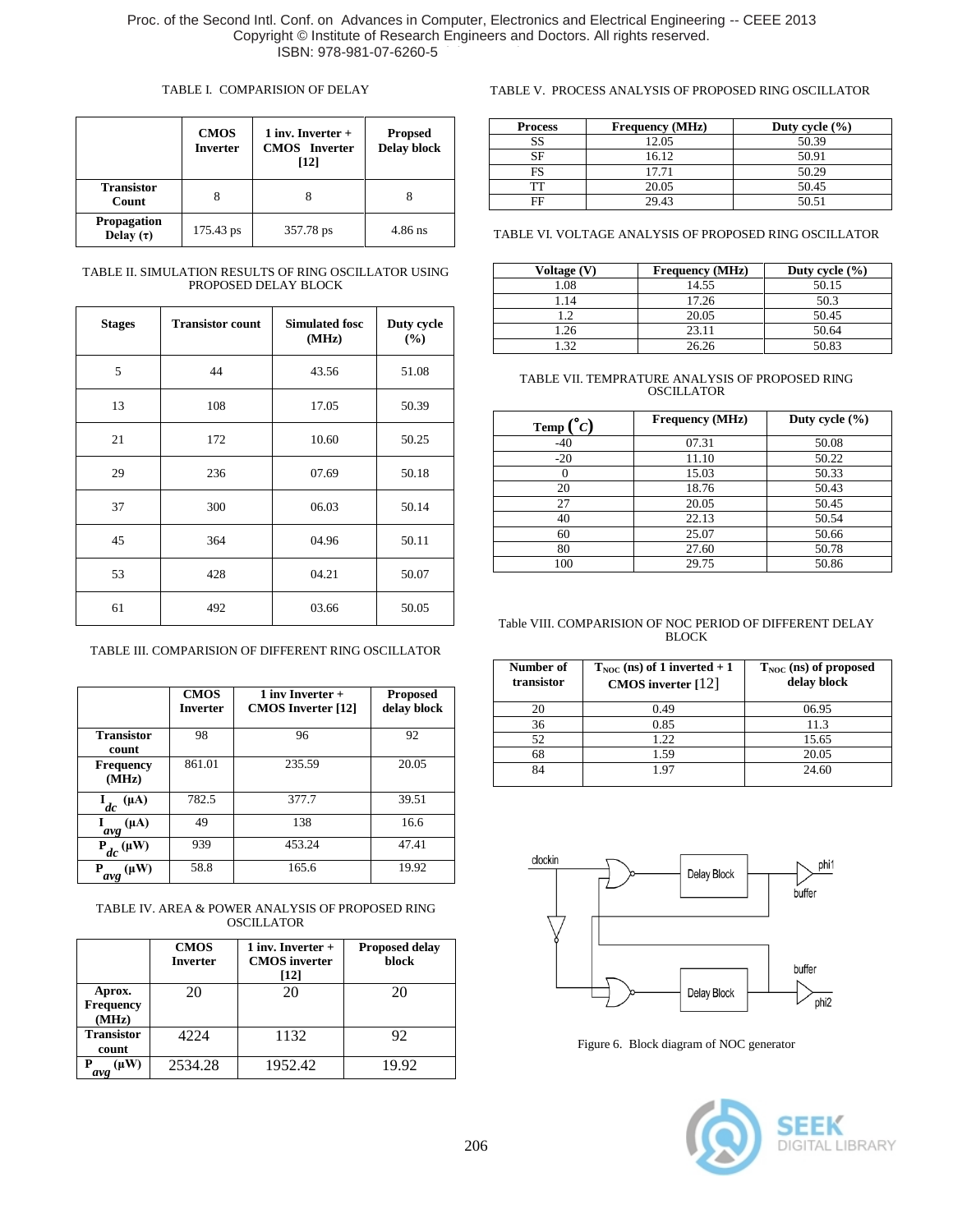Proc. of the Second Intl. Conf. on Advances in Computer, Electronics and Electrical Engineering -- CEEE 2013 Copyright © Institute of Research Engineers and Doctors. All rights reserved. ISBN: 978-981-07-6260-5

starved inverter propagation delay and inverted inverter propagation delay. This is given by  $\tau_P = (\tau_{CP} , \tau_{IP})$ . Fig.2 and Fig.3 shows the VTC curve and input vs. output plot of proposed inverter respectively.

# **III. Simulation Results**

This section presents simulation results carried out in Cadence environment using minimum size transistors in GPDK 90 nm technology. Table I shows the delay of proposed delay block is more than delay of four static CMOS inverter in series and other combination [12] using minimum size transistor. So a large delay is obtained using same number of transistors.

Fig. 4 shows block diagram of ring oscillator using odd number of proposed delay blocks. Frequency of ring oscillator is given by

$$
f_{osc} = \frac{1}{2n\tau_p} \tag{13}
$$

Where  $\tau_p$  = average propagation delay,

#### n = number of delay stages connected in series.

This is evident from Fig. 5 that output of ring oscillator is not rail to rail, so two CMOS inverters are added as buffer to make it rail to rail. Table II shows simulation results of proposed ring oscillator. Table III shows comparison of different delay block for power dissipation including voltage reference circuit. Table IV shows comparison for area and power for a given frequency. Table [V]-[VII] shows PVT analysis of proposed delay block.

Traditional NOC generator block diagram is shown in Fig. 6. Proposed delay chain block is used to implement NOC generator. Total non-overlapping period of NOC generator is same as delay produced by delay chain. So, if  $\tau_p$  is delay of one proposed delay block, then total delay will be given by no of stages times  $\tau_p$ . So total number of stages required to achieve a given non-overlap period is given by,

$$
n = \frac{T_{NOC}}{\tau_p} \tag{14}
$$

Fig. 7 shows output of NOC generator using proposed delay block. So it is evident from Table VIII that to achieve higher non-overlap period, lesser area is required in proposed delay block as compared to other standard delay blocks.

Using proposed NOC, a switch capacitor based integrator has been designed as in Fig. 8 for 10 KHz cut off frequency and results are obtained as follows. Fig. 9 and Fig. 10 shows gain and phase plot of integrator and Table VIII shows comparison of non overlapping clock for proposed delay block with other delay block.







Figure 8. Block diagram of switch capacitor integrator